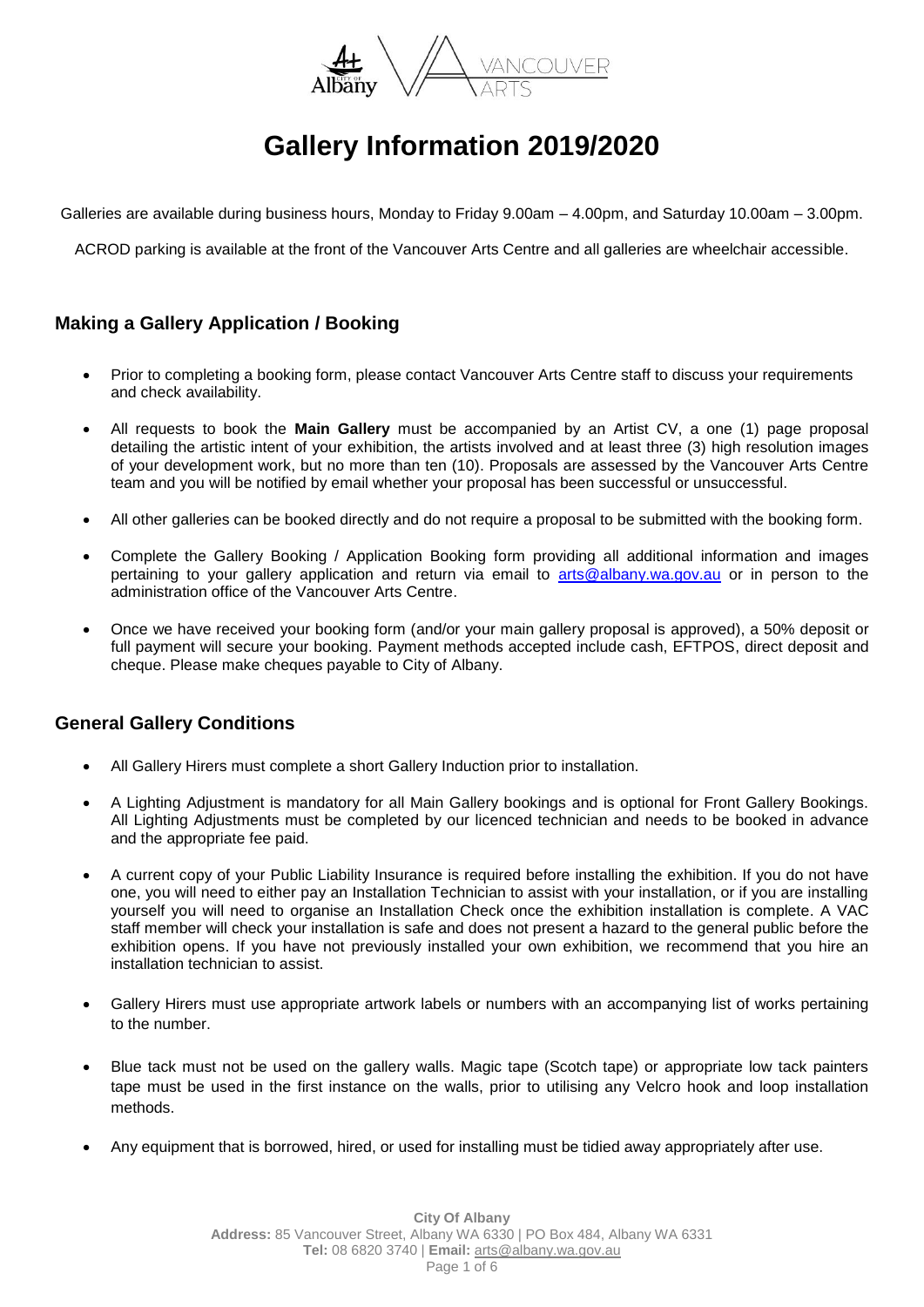- Galleries must be left completely clear and empty of all hanging equipment after bumping out. Walls must be cleaned and any marks completely removed. If damage to paintwork is incurred through your installation, it must be repaired. If you are unable to repair or clean the gallery appropriately, you will be invoiced for any additional reparation and cleaning works.
- All Gallery Hirers must complete an Exhibition Evaluation Form and return it to [arts@albany.wa.gov.au](mailto:arts@albany.wa.gov.au) four (4) weeks post event.

## **Exhibition Marketing**

The Vancouver Arts Centre will assist with marketing your exhibition in the following ways:

- A listing in our e-newsletter,
- Facebook event on *City of Albany Arts and Culture* for your exhibition opening,
- Three posts on facebook in the lead up to the exhibition opening,
- Preparation and distribution of the exhibition information via an e-invite to our subscribers.

In order to provide this service, we require you to submit the following **at least 8 Weeks PRIOR** to your exhibition.

#### *Newsletter / E-Invitation:*

- 1. Exhibition Title and Names of Exhibiting Artists,
- 2. One (1) strong high resolution image (300dpi), with appropriate credits
- 3. Short paragraph describing the exhibition.

#### *Social Media campaign:*

- 1. Three (3) images scaled suitably for use in a facebook post (72dpi),
- 2. One (1) image scaled suitably for use in a facebook event (72dpi),
- 3. Suitable copy for each post and the fb event

## **Exhibition Opening / Closing Events**

- Openings for private gallery exhibitions / events can be scheduled outside normal business hours with an additional administrative fee of \$55 per hour, for a minimum of two (2) hours, to cover out of hours staffing costs.
- Organisations known to the VAC can choose to open on Sundays or after hours by request. Designated members who have completed the afterhours building induction must be present at all times and be responsible for security of the building when the Centre is not staffed.
- Alcohol can be served at your event according to the 2011 Exemptions from the Liquor Act outlining Complimentary Supply of Liquor by a Business. We are able to provide a copy of this leaflet upon request. In order to comply and remain exempt from the requirement to obtain a liquor licence you must observe the conditions listed in the 2011 Liquor Exemption leaflet and the following:
	- o Alcohol must be supplied as complimentary and no charge is made,
	- o Alcohol must be served by yourself or a volunteer to ensure that no more than two standard drinks are supplied to each guest,
	- o Drinking water must be available for guests,
	- o A sign indicating that the supply of liquor is complimentary and restricted to two drinks per guest, must be situated behind or near to the bar. We can provide you with the appropriate signage upon request.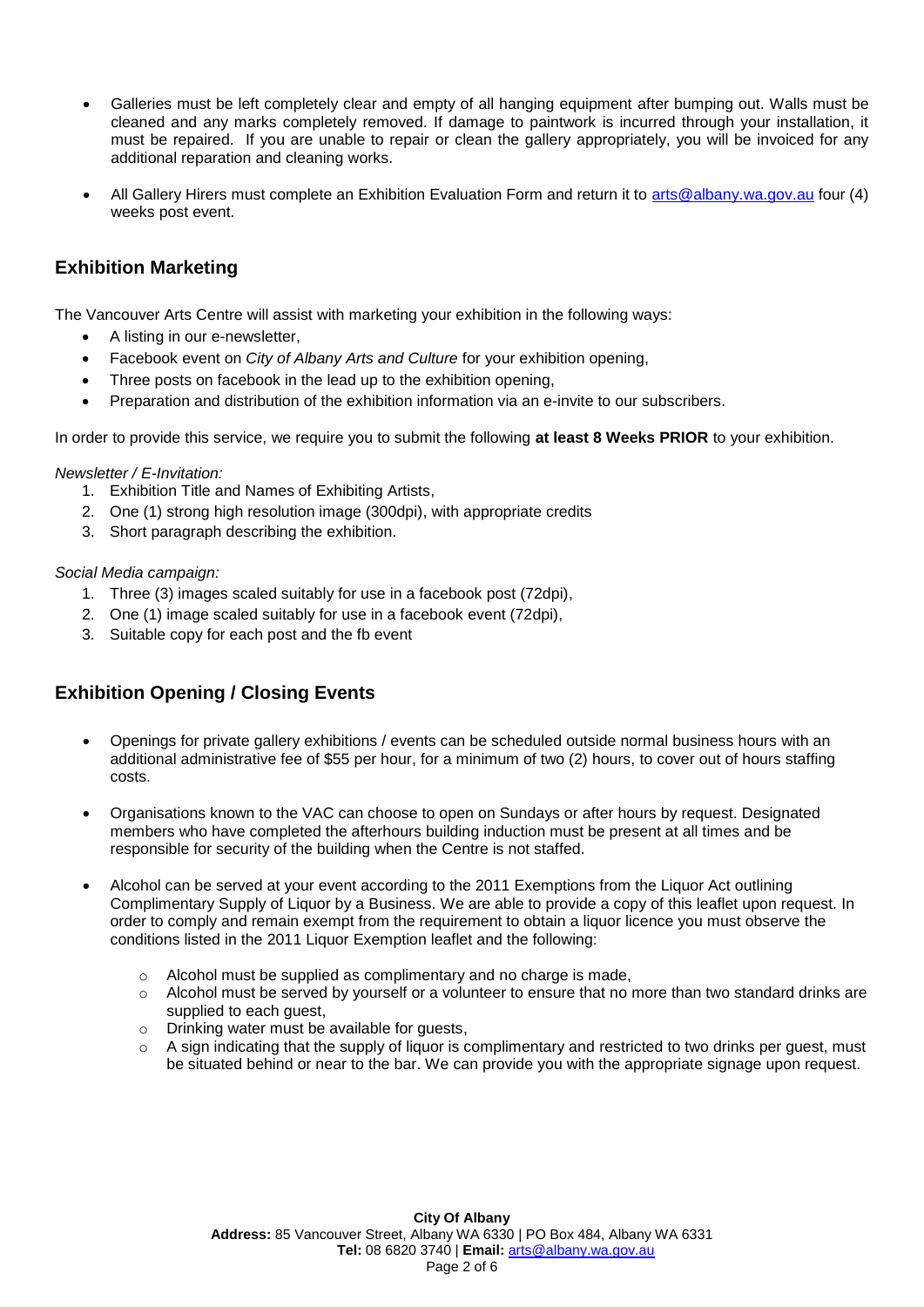# **Exhibition Sales**

#### *Artist Managed Sales*

 Artists hiring the galleries can choose to manage their own sales. Artists are responsible for coordinating all aspects of the sale, including all post purchase arrangements. Artists can leave contact information at the exhibition for potential buyers and are not required to sit in the exhibition.

### *VAC Managed Sales*

- Artwork sales can be handled by Vancouver Arts Centre at a commission rate of 25% (excluding GST).
- Artists requesting VAC managed sales, will be given the following documents which must be completed and returned to [arts@albany.wa.gov.au](mailto:arts@albany.wa.gov.au)
	- o Creditor Application Form (to be registered with the City's Accounts)
	- o Recipient Created Tax Invoice which must declare whether you have an ABN or are registered for GST
	- o Statement by Supplier Form (if you do not have an ABN)
- Artists must provide the VAC with a list of works identifying the final Artwork Sale Price. This final sale price is inclusive of all GST payable and our commission fee. The following tables provide examples of how the commission fees are worked out subject to whether the artist is registered for GST or not.

## **EXAMPLE: ARTIST NOT REGISTERED FOR GST**

| Name Of Artwork | A             | в                        | C                    | D                                    | Е                                               |
|-----------------|---------------|--------------------------|----------------------|--------------------------------------|-------------------------------------------------|
|                 | Sale Price \$ | Less $25%$<br>commission | GST on<br>commission | Total<br>commission<br>payable + GST | <b>Total Amount</b><br>payable to the<br>Artist |
|                 |               | $(A \div 125) \times 25$ | <b>B</b> x 10%       | $B + C$                              | $A - D$                                         |
| Untitled #1     | \$580         | \$116                    | \$11.60              | \$127.60                             | \$452.40                                        |
| Untitled #2     | \$100         | \$20                     | \$2.00               | \$22.00                              | \$78                                            |
|                 |               |                          | <b>Totals</b>        | \$149.60                             | \$530.40                                        |

#### **EXAMPLE: ARTIST REGISTERED FOR GST**

|                             | A                          | В                         | C                        | D                        | Е                                              | F                                               |
|-----------------------------|----------------------------|---------------------------|--------------------------|--------------------------|------------------------------------------------|-------------------------------------------------|
| Name Of Artwork<br>Price \$ | <b>GST</b> incl<br>in sale | GST excl<br>sale price \$ | Less $25%$<br>commission | 10% GST on<br>commission | Total<br>commission<br>payable +<br><b>GST</b> | <b>Total Amount</b><br>payable to the<br>Artist |
|                             |                            | $(A \div 110) x$<br>100   | $(B \div 125) x$<br>25   | C x 10%                  | $(A - B)$ plus<br>$C + D$                      | $A - E$                                         |
| Untitled #1                 | \$580                      | \$527.27                  | \$105.45                 | \$10.55                  | \$168.73                                       | \$411.27                                        |
| Untitled #2                 | \$100                      | \$90.90                   | \$18.18                  | \$1.82                   | \$29.10                                        | \$70.90                                         |
|                             |                            |                           |                          | <b>Totals</b>            | \$197.83                                       | \$482.17                                        |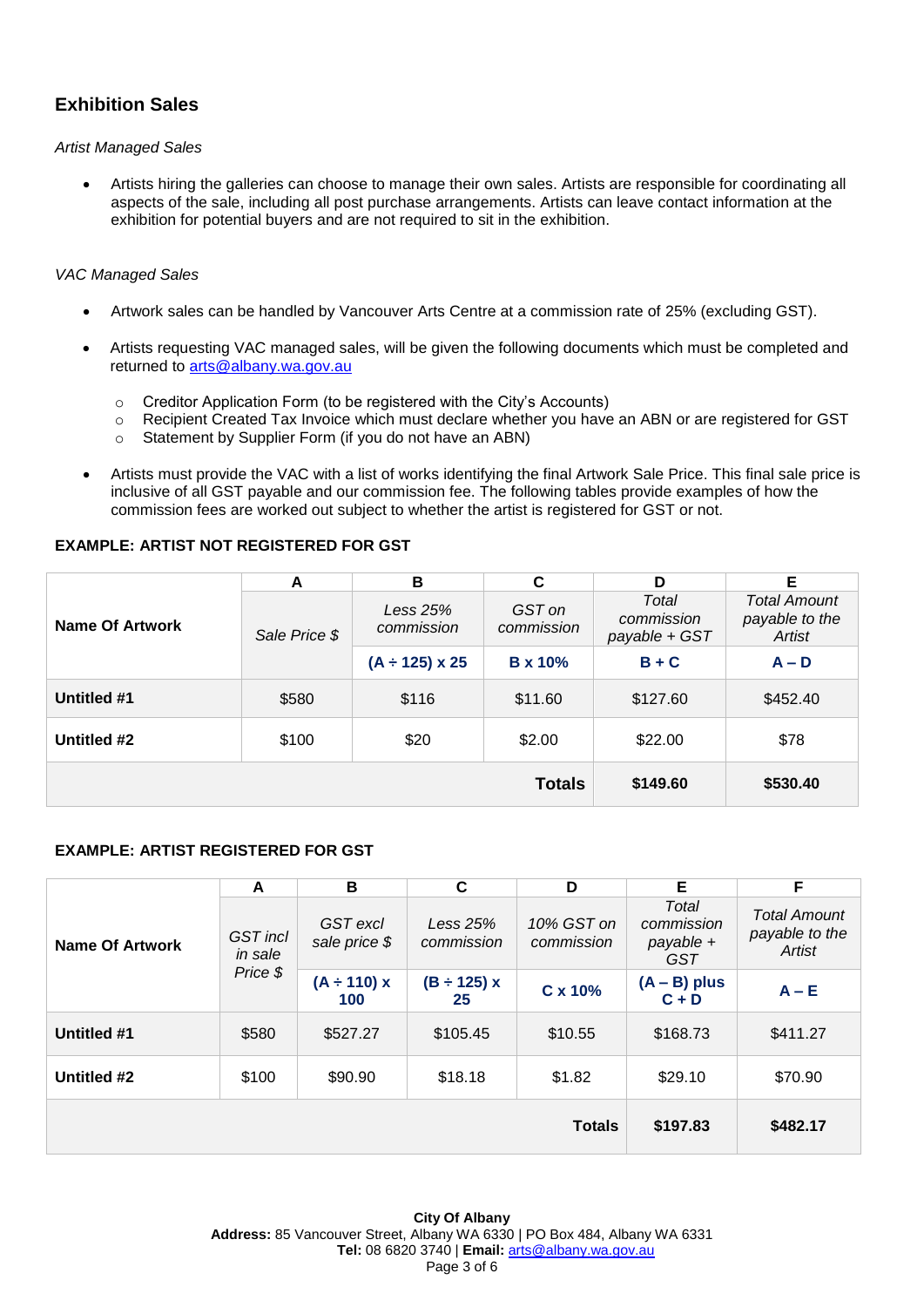- Purchasers will be given a Contract of Sale to complete at the end of the exhibition.
- Packaging and freight is available at the Artwork Purchaser's cost. A standard \$60 administration charge will be implemented by the VAC to cover packaging and preparation. Staff will obtain a quote for freight to a potential purchaser at the time of sale.

## **Hire Fees**

| <b>Available Galleries</b> | <b>Dimensions</b>                    | <b>Hire Rates</b> |
|----------------------------|--------------------------------------|-------------------|
| <b>Main Gallery</b>        | $7.9m \times 11.6m$                  | \$160.00 per week |
| <b>Front Gallery</b>       | $4.8m \times 4.9m$                   | \$75.00 per week  |
| <b>Dickson Wing</b>        | 17.5 linear metres along the hallway | No charge         |

| <b>Services</b>                                                 | <b>Hire Rates</b> |
|-----------------------------------------------------------------|-------------------|
| <b>Lighting Adjustment</b>                                      | \$80.00           |
| Installation Technician (\$40.00 per hour, minimum 2 hour hire) | \$80.00           |
| <b>Installation Check</b>                                       | \$45.00           |

## **Equipment**

Equipment is available at the Vancouver Arts Centre and is subject to availability. To view our equipment list and request hiring for your exhibition, please refer to the VAC *Equipment Hire Information* document

## **Cancellations**

Cancellations must be made no later than **30 days** prior to exhibition installation. Please contact staff directly to discuss. The Gallery Hire deposit is non-refundable.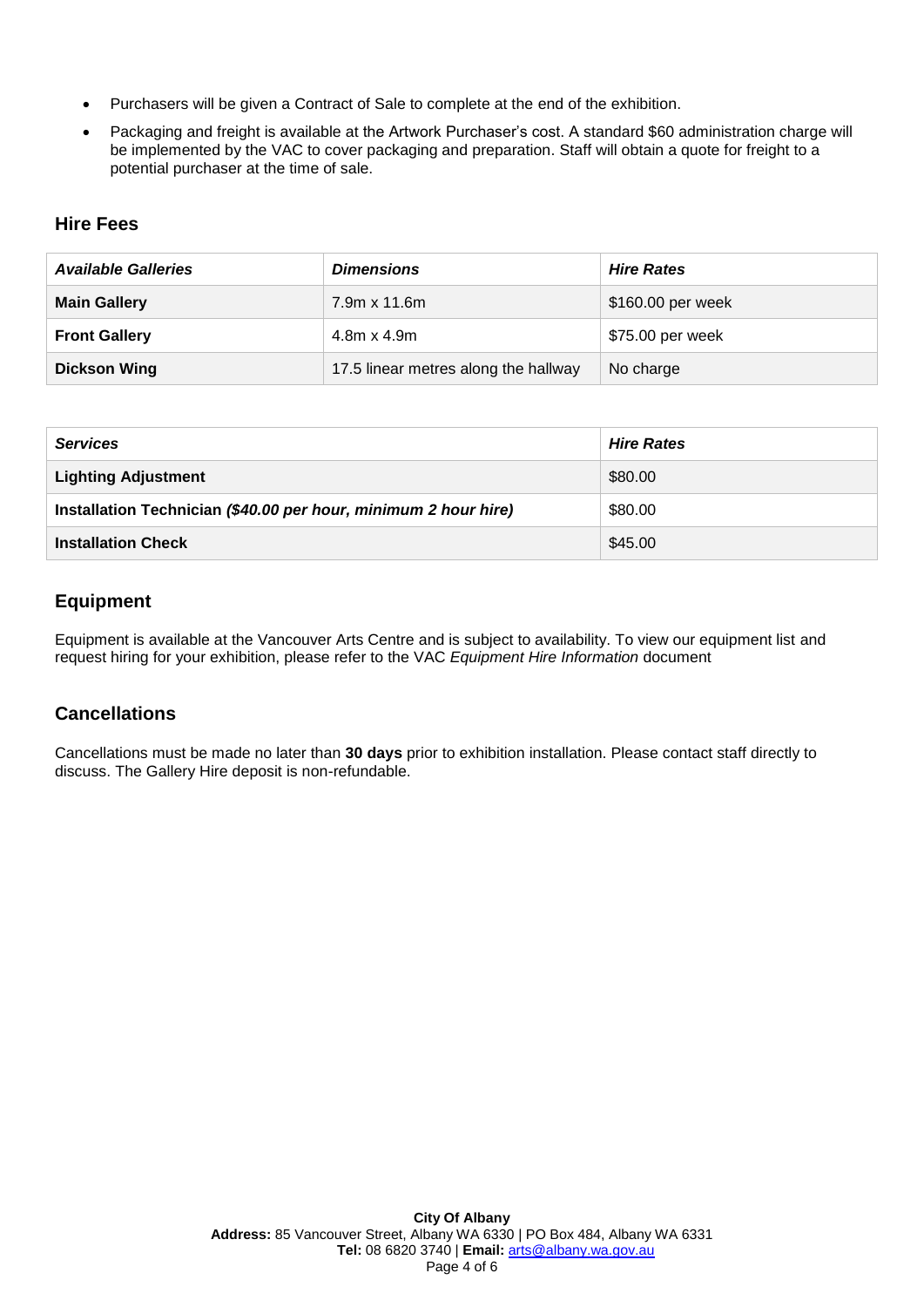

# **Gallery Hire Application / Booking Form 2019 / 2020**

# **APPLICANT & ACCOUNT DETAILS**

| <b>Organisation Name:</b>                                                       |                                                                                                                                                                                                                                                        |  |  |  |
|---------------------------------------------------------------------------------|--------------------------------------------------------------------------------------------------------------------------------------------------------------------------------------------------------------------------------------------------------|--|--|--|
| <b>Contact Person:</b>                                                          |                                                                                                                                                                                                                                                        |  |  |  |
| <b>Billing Address:</b>                                                         |                                                                                                                                                                                                                                                        |  |  |  |
| Phone / Mobile:                                                                 |                                                                                                                                                                                                                                                        |  |  |  |
| Email:                                                                          |                                                                                                                                                                                                                                                        |  |  |  |
| <b>EXHIBITION DETAILS</b>                                                       |                                                                                                                                                                                                                                                        |  |  |  |
| <b>Exhibition Title:</b>                                                        |                                                                                                                                                                                                                                                        |  |  |  |
| <b>Exhibition Dates:</b>                                                        |                                                                                                                                                                                                                                                        |  |  |  |
|                                                                                 | Additional items submitted with this Exhibition Booking Form                                                                                                                                                                                           |  |  |  |
| Artist CV<br><b>Public Liability Insurance</b>                                  | 3x High and low res<br>1 Page<br>images with<br><b>Exhibition Proposal</b><br>accompanying text                                                                                                                                                        |  |  |  |
| <b>Galleries Available, Installation Dates &amp; Events</b>                     |                                                                                                                                                                                                                                                        |  |  |  |
| <b>Main Gallery</b><br><b>Number of Artists</b><br>involved in this exhibition: | Bump In Date: <u>contract and the set of the set of the set of the set of the set of the set of the set of the set of the set of the set of the set of the set of the set of the set of the set of the set of the set of the set</u><br>Bump Out Date: |  |  |  |
| <b>Front Gallery</b>                                                            | Opening / Closing Event: $\Box Y$ / N $\Box$                                                                                                                                                                                                           |  |  |  |
| Dickson Wing                                                                    | Date: the contract of the contract of the contract of the contract of the contract of the contract of the contract of the contract of the contract of the contract of the contract of the contract of the contract of the cont                         |  |  |  |
| <b>Additional Services &amp; Equipment Required</b>                             |                                                                                                                                                                                                                                                        |  |  |  |
| <b>Installation Technician</b><br><b>Lighting Adjustment</b>                    | <b>Install Check</b><br>VAC Art Sale Management                                                                                                                                                                                                        |  |  |  |
| <b>STATEMENT OF ACCEPTANCE</b>                                                  |                                                                                                                                                                                                                                                        |  |  |  |

*By signing below, I acknowledge that I have read and understood the VAC Bookings Information, Fees and Charges, Terms and Conditions and have been given full opportunity to discuss the implications of this application.*

Name:

Date: Signature: Signature: Signature: Signature: Signature: Signature: Signature: Signature: Signature: Signature: Signature: Signature: Signature: Signature: Signature: Signature: Signature: Signature: Signature: Signatu